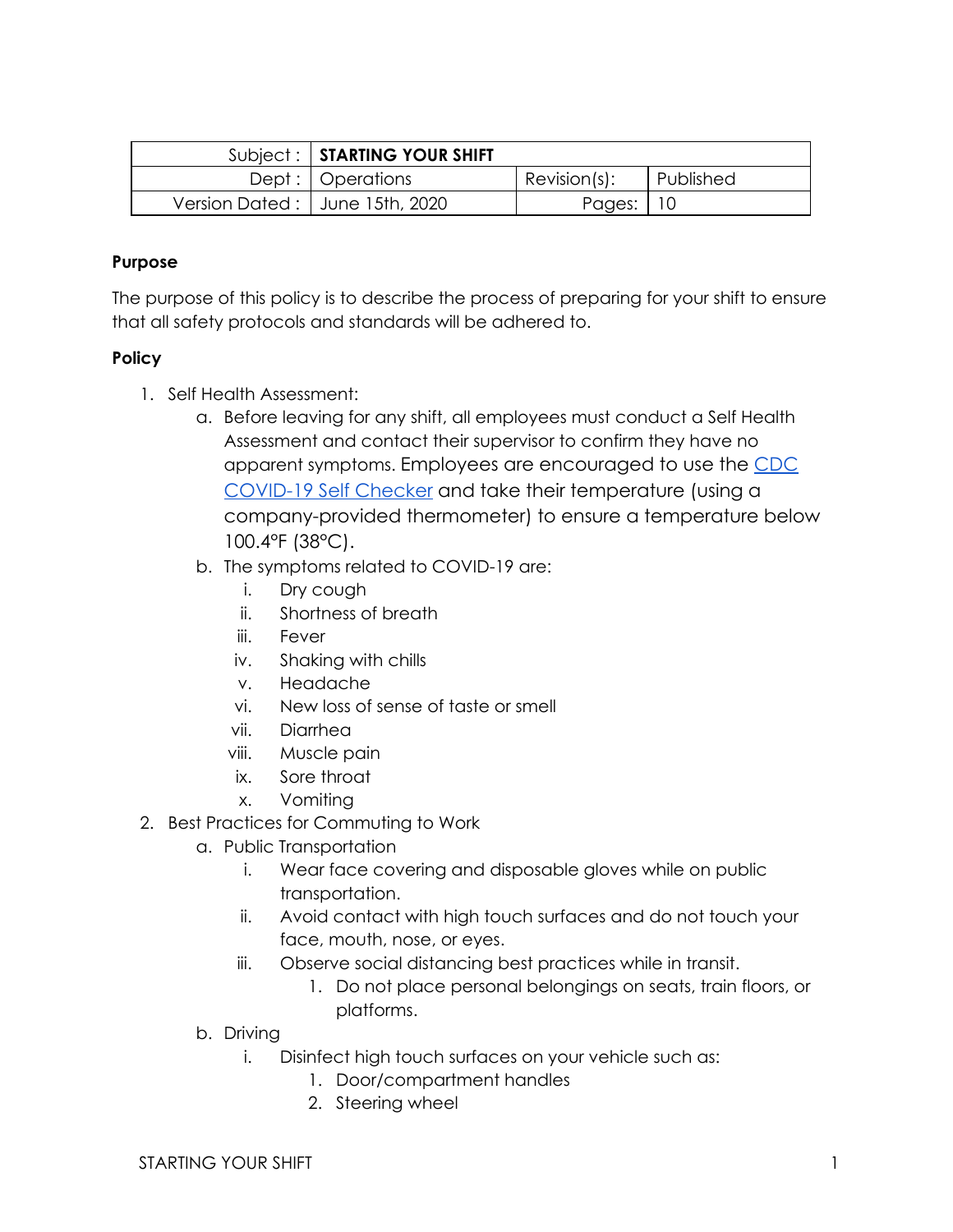- 3. Gear shifts
- 4. Touch screens
- 5. Controls
- 6. Keys
	- 7. Cell phone and other devices
- 3. Arriving at Work
	- a. Management should designate an Initial Point of Entry (IPOE) for all employees to check in for their shift.
	- b. A Manager/Safety Manager is responsible for checking in each employee one at a time to ensure thorough health screening and to limit the congestion at IPOE, enforcing social distancing.
	- c. Examples of appropriate IPOEs include:
		- i. Designated employee entrance
		- ii. Off-site employee locker room or changing room
	- d. All POEs will need to have a [Disinfecting Foot Wash Mat.](https://www.uline.com/BL_1366/Sanitizing-Footbath-Mats)
		- i. Delivery back door/ hatch
		- ii. Offsite locker room
		- iii. Entrance(s) to restaurant
		- iv. Offsite storage areas
- 4. The following lists the contents of the Personal Safety Equipment Packs provided to each employee:
	- i. Disposable Gloves (nitrile or latex, dependent on local guidelines)
	- ii. FDA-approved face coverings
	- iii. Hair net (hats not to be worn) & Beard net
	- iv. Disposable Kitchen Shirts, Pants, Coveralls
	- v. Face Shield (job specific)
	- vi. Chef jacket, kitchen pants, apron (BOH, laundered)
		- 1. Determine sizes for each staff member
		- 2. Put together by Safety Manager in a sanitary bag
	- vii. Company uniform (shirt/t-shirt), black pants (FOH, laundered)
	- viii. 2 x bags
		- 1. 1 x for storing issued face covering and uniform
		- 2. 1 x for staff to store shoes in
- 5. Establish a safety equipment changing area.
	- a. The path from the employee IPOE to the designated safety equipment changing area should be as direct and short as possible.
	- b. Examples of appropriate changing areas include:
		- i. Existing employee locker room
		- ii. Closest restroom to employee POE
- 6. Locker Room Usage Guidelines
	- a. Locker rooms to be kept neat and tidy at all times.
		- i. There should be no personal belongings on the floor.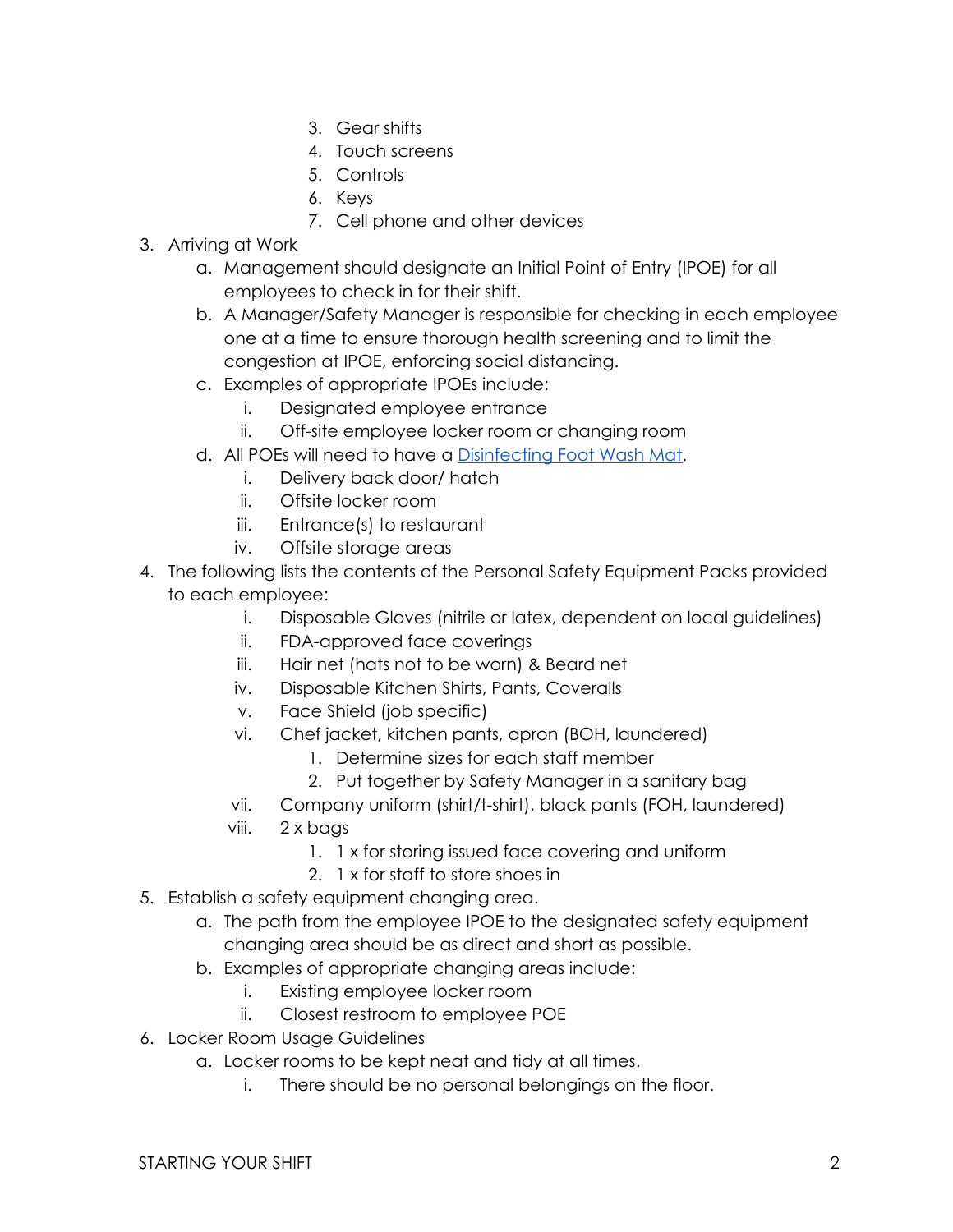- b. Lockers to be emptied and disinfected at the end of shift.
	- i. Personal belongings, clothing, etc. to be brought home
	- ii. All high-touch points to be disinfected by the SM
		- 1. Doors, knobs, handles, light switches
		- 2. Keycode punch-in platform
		- 3. Benches, chairs, tables
		- 4. Bathroom facility
- c. Personal Belongings
	- i. Cell Phone Usage
		- 1. Personal cell phone usage by hourly employees is prohibited during service or on the kitchen line.
		- 2. Employees may retrieve their cell phones during breaks and are required to wash their hands after cell phone use.
		- 3. Managers are allowed to keep their cell phones on their person throughout the day.
			- a. Managers should limit personal cell phone usage.
		- 4. All employees must thoroughly wash their hands before and after using their cell phones and should follow CDC guidelines for disinfecting [personal electronics.](https://www.cdc.gov/coronavirus/2019-ncov/prevent-getting-sick/cleaning-disinfection.html)
	- ii. Store the rest of your personal belongings in the bag previously used to fit your issued safety equipment and uniform.
		- 1. Reduce the amount of personal belongings brought to work.
		- 2. Bring only true essential tools (Refer to [Kitchen Tools SOP\).](https://momofuku-assets.s3.amazonaws.com/uploads/2020/06/SOP_BOH_KITCHEN-TOOLS.pdf)
- d. Stagger employee in times to reduce contact and proximity as much as possible.
- e. Do not use the locker room when another staff member is in it.
- f. Any employee-owned safety equipment (reusable face masks for commuting) should be kept stored away with their personal bags. If using employee-owned reusable safety equipment, make sure to store them in a clean sealable bag.
- g. The SM will issue each employee his/her daily uniform and a set of gloves as part of the Personal Safety Equipment Package to be used at work.

## **Equipment/Tools Needed:**

*Consider new equipment/changes to the physical space that may need to be procured.*

- C-Folds/Single-Use Paper Towels
- Garbage Can
- No-contact Sanitizer dispenser
- Spray bottle for Disinfectant
- Disinfectant wipes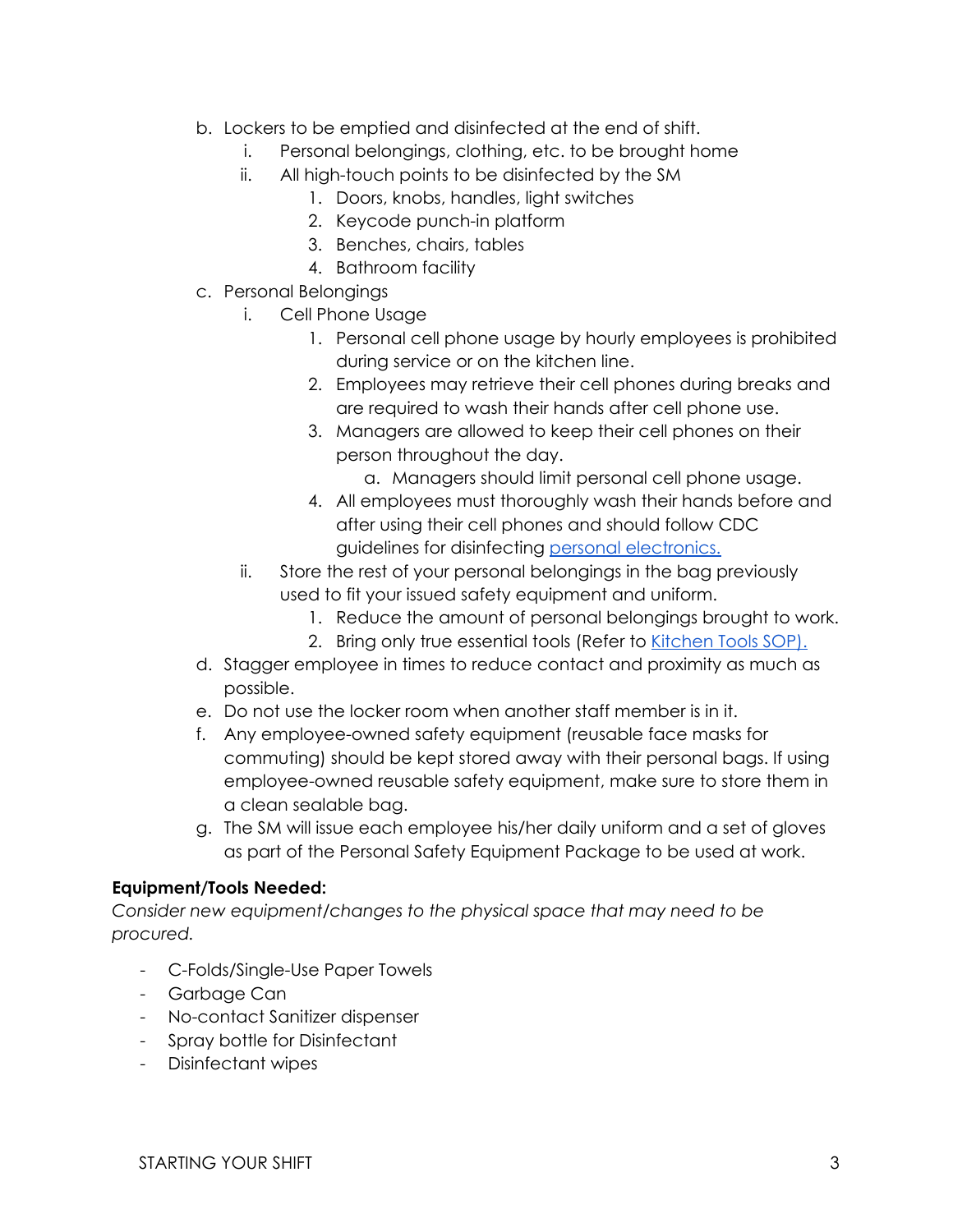# **Procedure:**

- 1. Conducting a Self Health Assessment
	- Take your temperature using a working thermometer (company-provided) to ensure that temperature is lower than 100.4°F.
		- i. Before leaving for work, contact your supervisor to confirm you have no apparent symptoms.
		- ii. Employees showing any symptoms should not come to work.
		- iii. Once receiving approval from your supervisor, you may travel to work.
	- o Utilize the [CDC COVID-19 Self Checker](https://www.cdc.gov/coronavirus/2019-ncov/) for any additional help.
- 2. Employee Check-In
	- Commute to work using the transportation best practices provided above.
	- Employees must arrive on site wearing appropriate safety equipment (gloves and face mask).
	- Wait for the Manager on Duty/Safety Manager at the designated Initial Point of Entry (IPOE) for the check-in process.
	- Safety Manager will take employee's temperature with a no-contact thermometer to ensure that the employee does not have a fever.
		- i. See [Temperature Taking SOP](https://momofuku-assets.s3.amazonaws.com/uploads/2020/06/SOP_GENERAL_TAKING-TEMPERATURES.pdf)
	- Safety Manager should observe the employee for any visible COVID-19 symptoms and ask any follow up questions as permissible. If the employee shows any symptoms of COVID-19, the manager must fill out the [Self](https://momofuku-assets.s3.amazonaws.com/uploads/2020/06/FORM_SELF-HEALTH-SCREENING-.pdf) [Health Screening Form](https://momofuku-assets.s3.amazonaws.com/uploads/2020/06/FORM_SELF-HEALTH-SCREENING-.pdf) and send the employee home.
	- Once screening is passed, employees should dispose of gloves and wash their hands, sanitizing hands with provided alcohol based hand sanitizer afterwards.
	- Put on a new pair of gloves issued by SM with Personal Safety Equipment Packs.
	- Safety Manager will escort the employee to the locker room to change into his/her uniform with the appropriate safety equipment. All incoming employees must wait at the IPOE for the Safety Manager to check them in.
- 3. Putting on Safety Equipment
	- Always wash your hands and/or switch out gloves after putting on safety equipment.
	- Face Mask or Covering
		- i. Wash your hands before putting on a mask.
		- ii. Hold the face mask only by the strings/straps/loops.
		- iii. Make sure that the wired side is up (wire to bend to shape of your nose) and the white side of the mask faces in (touches your face).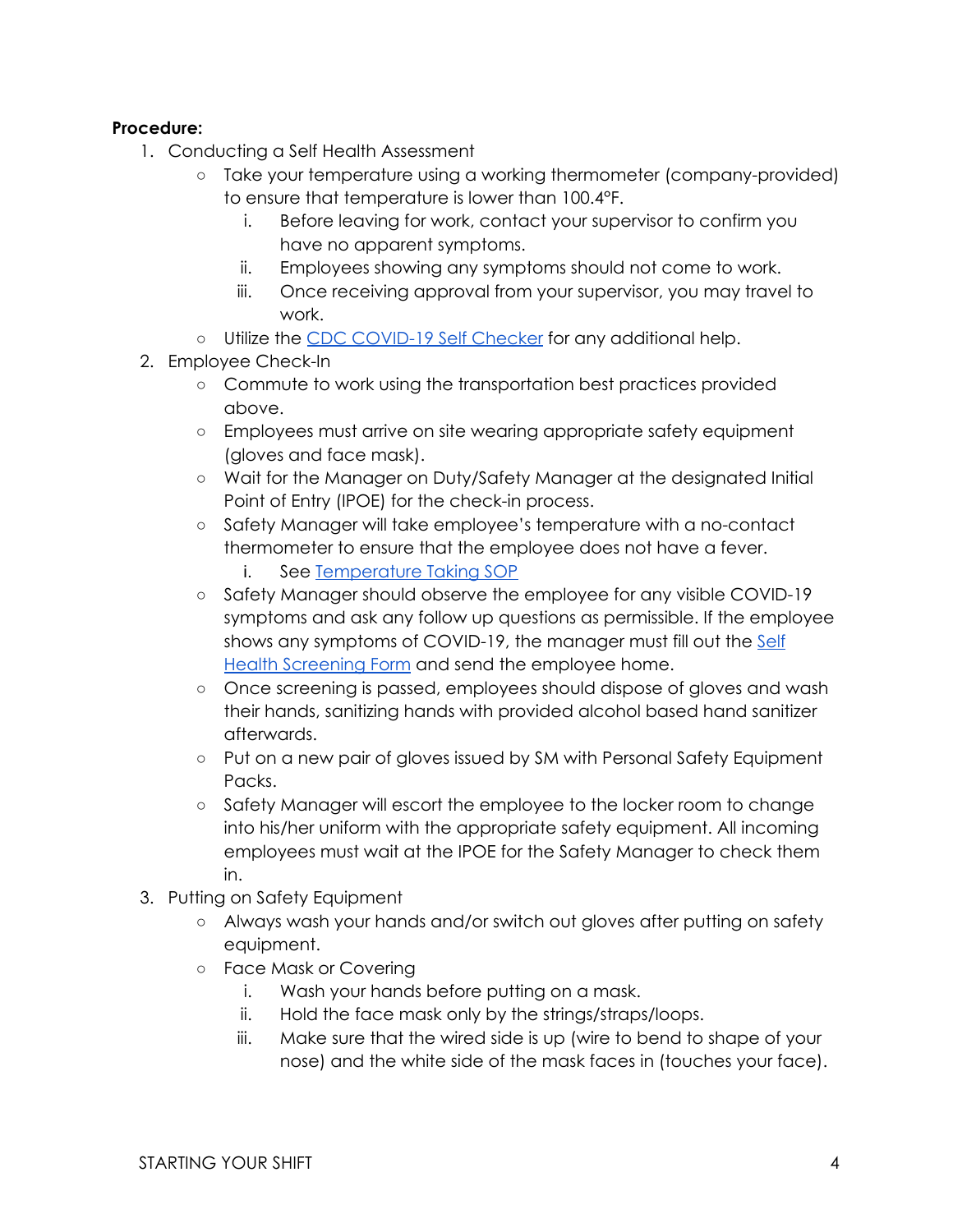- 1. Remove and replace the mask when it becomes damp/moist.
- iv. Do not reuse after the mask has been removed.
- v. The mask must fully cover your nose and mouth when worn properly.
- vi. Make sure the mask fits properly to avoid touching it during the shift.
- Gloves
	- i. Thoroughly wash hands according to the Handwashing SOP.
	- ii. Put on gloves after hands are washed and dried.
	- iii. Remove and replace gloves when torn or ripped.
	- iv. Change gloves between use of different tasks
	- v. Always wash your hands between changes.
	- vi. Review detailed [Glove Usage SOP.](https://momofuku-assets.s3.amazonaws.com/uploads/2020/06/SOP_GENERAL_GLOVE-USAGE.pdf)
- Disposable Garb (shirt & pants, full overalls)
	- i. Ensure you are wearing clean garments and pants underneath.
		- 1. Make sure clothing underneath is securely fitted, wearing a belt if needed, to avoid touching your clothing once dressed (ex: sagging pants).
	- ii. Put on with clean gloves.
- Hair and Beard Net
	- i. Ensure hair is neat and clean, securely pulled away from your face.
	- ii. Ensure all hair is tucked under the hair net.
	- iii. If possible, keep facial hair shorter than  $\frac{1}{4}$ "
		- 1. Any facial hair longer will require wearing a beard net.
	- iv. Do not touch, scratch, pat or poke at hair or hair nets once on.
- Goggles and/or Face Shields
	- i. Similar to face masks, only touch the straps when putting on/taking off.
	- ii. The goggles and face shield should fully protect the eye area.
	- iii. Goggles should be worn over prescription glasses if needed.
	- iv. Goggles to be issued to employees working certain positions:
		- 1. Dishwashers/Porters working in the Dish Area (to prevent splash/spray back)
		- 2. Positions with increased guest interaction and where guests are not wearing safety equipment:
			- a. Hosts
			- b. Servers & Bartenders
			- c. Liaisons for delivery/takeout orders
			- d. Receivers
- 4. Locker Room Etiquette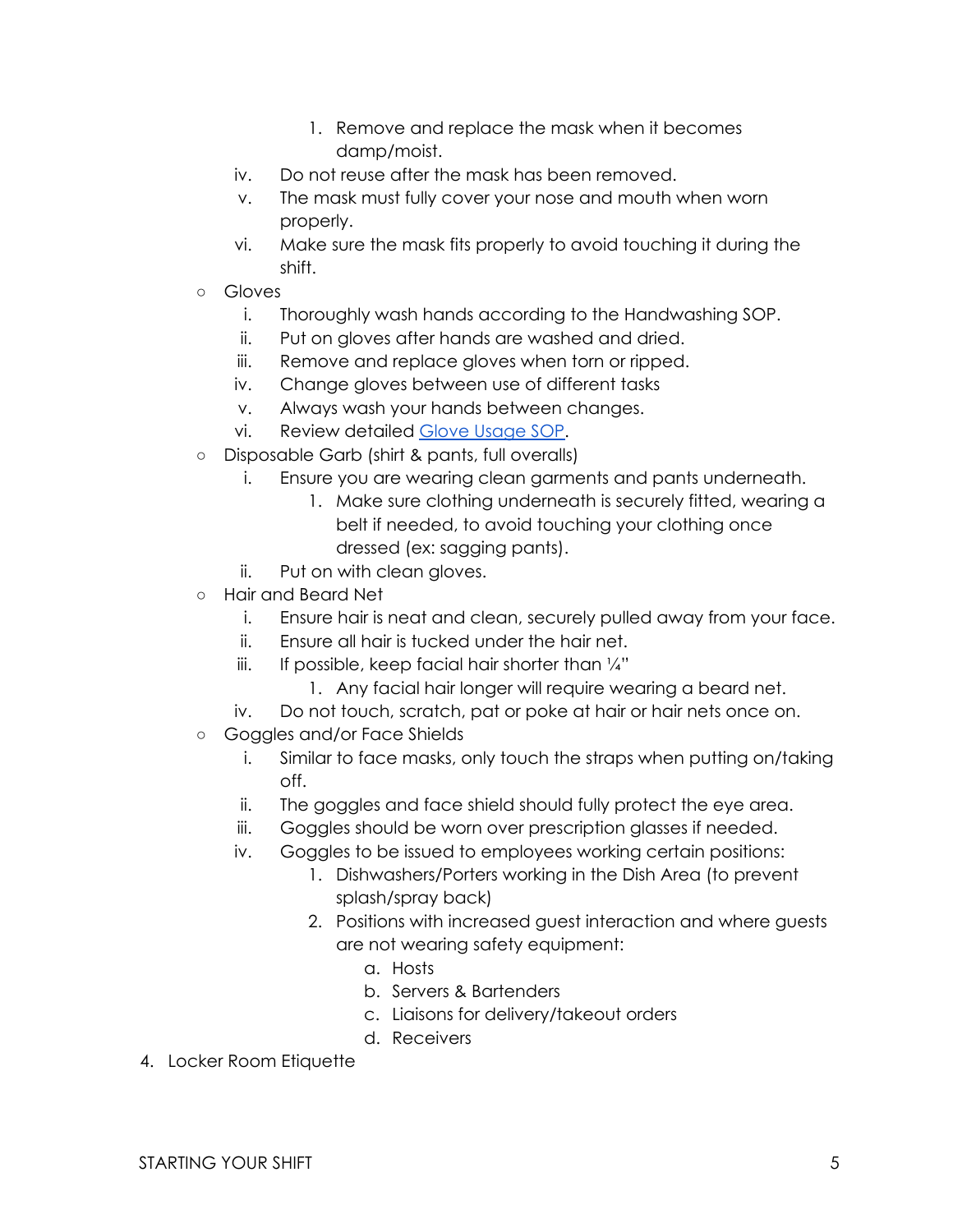- Employees should enter the locker room with issued gloves and ensure that there are no other employees in the locker room before entering.
- Employees should already have their assigned uniform and apron as part of their Personal Safety Equipment Package before entering the locker room.
- Reduce the amount of contact and time spent in the locker room.
- Observe personal hygiene rules and standards.
- If your locker room has an ensuite bathroom, follow the steps in the [Handwashing SOP](https://momofuku-assets.s3.amazonaws.com/uploads/2020/06/SOP_GENERAL_HANDWASHING.pdf) after use. Discard gloves prior to bathroom use.
- Ensure personal belongings and bags are maintained as clean as possible. Only bring essential items.
- Only use lockers assigned to you and not others.
- You are in charge of the cleanliness and sanitation of your own locker.
- Use the provided bag to store your personal footwear and store in your locker, along with the rest of your belongings.
- Approach SM for "Wet Weather Protocol" for wet belongings (ex: umbrellas).
- Discard gloves upon exiting the locker room.
- 5. Opening Sidework
	- FOH
		- i. Bar Team
			- 1. Make sure you have a sharpie, pens, wine key, and notepad.
			- 2. Confirm you have a personal box of appropriately sized gloves at your station.
			- 3. Turn on dishwasher (if applicable)
				- a. Run to make sure it is at temperature (135°F and above for wash cycle; final rinse to be  $180^\circ$ F or above if high-temperature; test sanitizer concentration if low-temp and confirm that sanitizer is either 50 – 100ppm of sodium hypochlorite (yellow sanitizer) or 200ppm of quaternary ammonium (pink sanitizer)).]
				- b. Ensure wash, rinse, and sanitize cycles are in line and log down the temperatures at the beginning, middle, and end of each shift.
			- 4. Check all POS materials are stocked by the POS. Thermal paper, non thermal paper, pens, single use menus (clean and unwrinkled), stapler, staples.
			- 5. Locate backup thermal / non thermal paper.
			- 6. Check all liquor pars in wells, fridges and storage areas. Create a pull list and stock the bar entirely before service.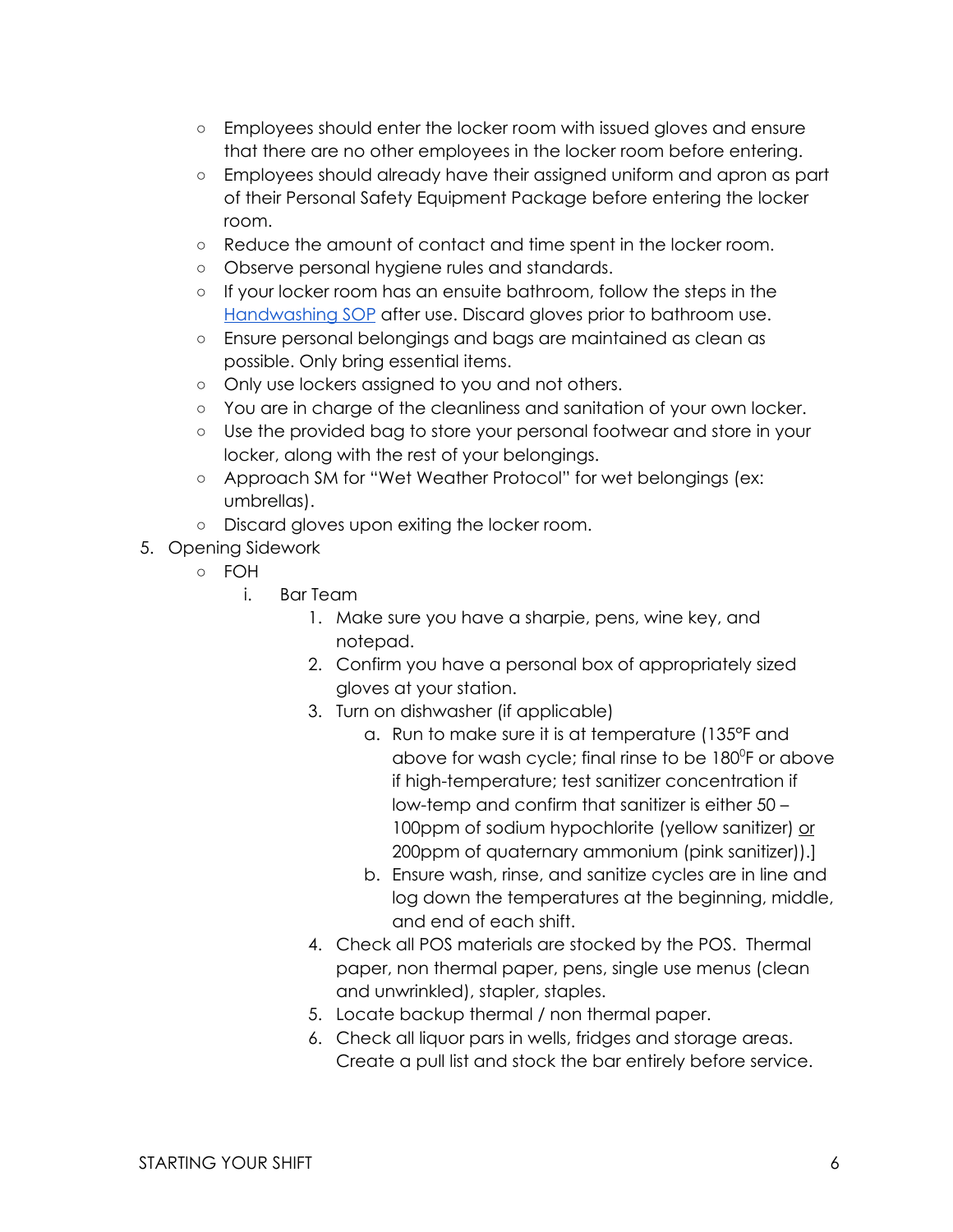- 7. Pull all covers from the rail bottles and place them into the designated deli and store.
- 8. Speed pourers and pour spouts should be eliminated wherever possible.
	- a. Pour spouts should not be used for liquor bottles.
	- b. Any liquids or juices still using pour spouts must be kept in a closed fridge and disinfected before use.
- 9. Set up service well with bar tools and garnish trays.
- 10. Set out service bar mats, ticket stabber, wrapped straws, and tweezer tongs.
- 11. Prepare staff meal drink and record product usage (barback or bartender).
- ii. Busser Team
	- 1. Examine tape designating traffic patterns and restricted areas -- replace as necessary so that everything is clearly marked
	- 2. Disinfect all tables and chairs after family meal.
	- 3. Stock all handwashing stations with soap, c-folds and sanitizer.
	- 4. Check restrooms for cleanliness and ensure appropriate stock of soap, c-folds and sanitizer.
	- 5. Make sure trash bins and lined with fresh bags and accessible.
- iii. Runner Team
	- 1. Gather supplies to assist with plating and serving family meal.
	- 2. Set up tray stations at bar and kitchen pass for running food and drinks for service with sanitizing supplies nearby.
	- 3. Stock plate wipes with trash receptacle nearby for used wipes.
- iv. Host Team
	- 1. Stock single-use menus in designated clean receptacle.
	- 2. Set up receptacles for completed forms to be disinfected and collected.
	- 3. Set up reservations and check in systems.
	- 4. Check all guest facing signage in restaurant and on front doors -- replace as needed.
	- 5. Review reservations and pre-plot seating to minimize contact between guests while seating.
	- 6. Make sure the sanitization station is stocked with back up safety equipment and sanitization supplies.
- v. Server Team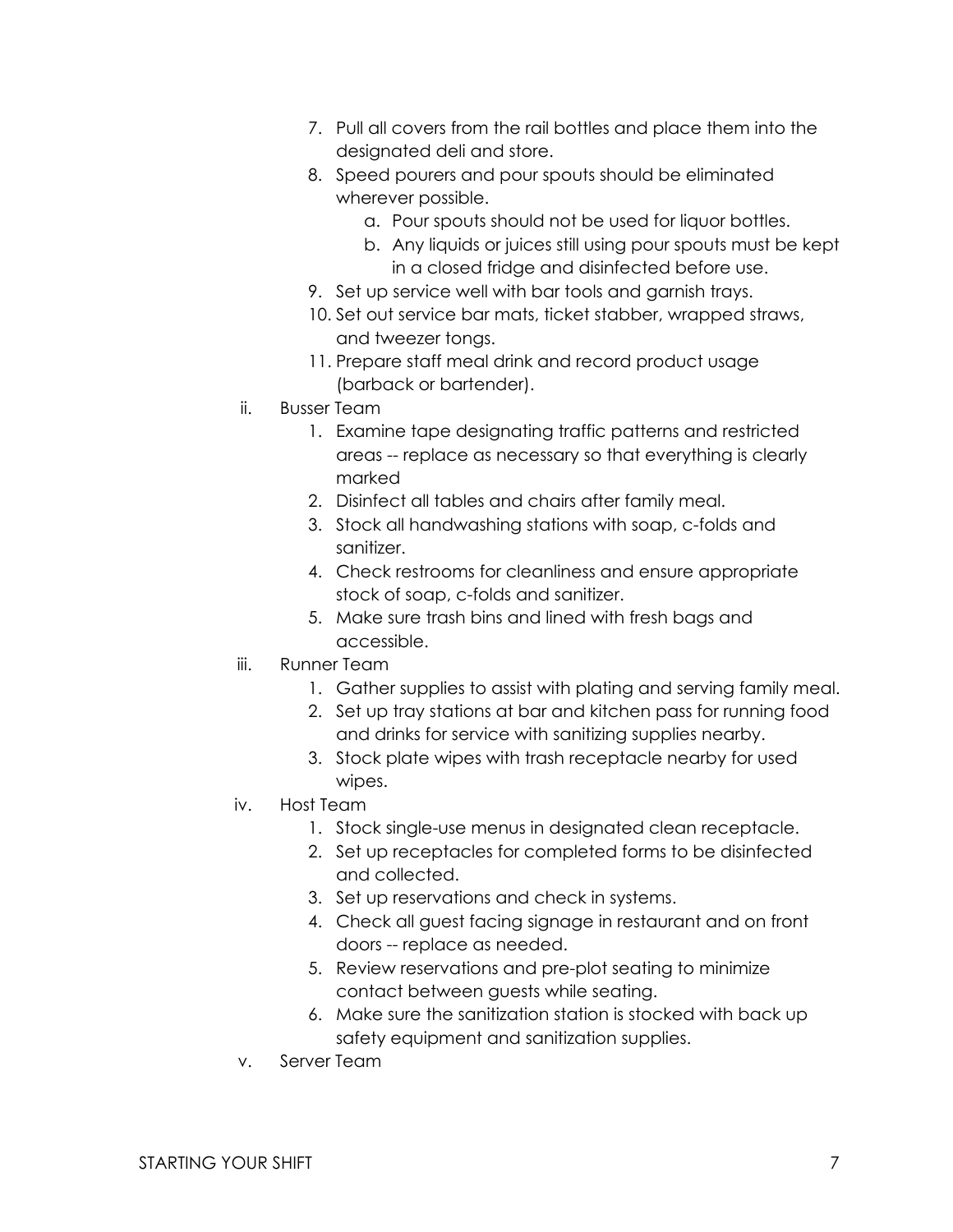- 1. Stock universal packs. Set par at x4 the expected daily covers. Ensure that there are enough utensils disinfected and prepared for service.
- 2. Set up water service with disposable cups, lids, and straws.
- 3. Stock beverage coolers and wine stations following sanitations procedures outlined above.
- 4. Stock only your assigned server station, as designated by MOD and written on floor plans.
	- a. Gloves
	- b. Pens
	- c. Cash Drawer (guests should be encouraged to use contactless payment methods to reduce cash handling where possible)
	- d. Wine Key
	- e. Sani Wipes
	- f. C-Folds
	- g. Trash Can & Recycling Bin
	- h. To-Go Packaging
	- i. Safety Info Cards
	- j. Single-Use Check Presenter Cards with paper clips.
	- k. Back up POS Paper
	- l. Stapler and staples
- vi. Sanitization Stations
	- 1. These stations are in addition to the POS stations. They are to be used in any area of the dining room that is not close to a hand sink. Set up these stations for quick access to:
		- a. C-Folds
		- b. Quat Sanitizer spray bottle
		- c. Disinfectant spray bottle
		- d. Gloves
		- e. Sanitizer wipes
		- f. Trash Can
- BOH
	- i. Kits with towels should be collected ahead of time by MOD and placed at each station prior to staff arrival.
	- ii. MOD and Kitchen Runner will place all prep lists, recipes and necessary mise at each station prior to employees entering their stations
	- iii. Any items that are needed should be made known to the MOD or Kitchen Runner before service starts.

## **Supporting Materials (Logs, Signage, Training & Locations, etc)**